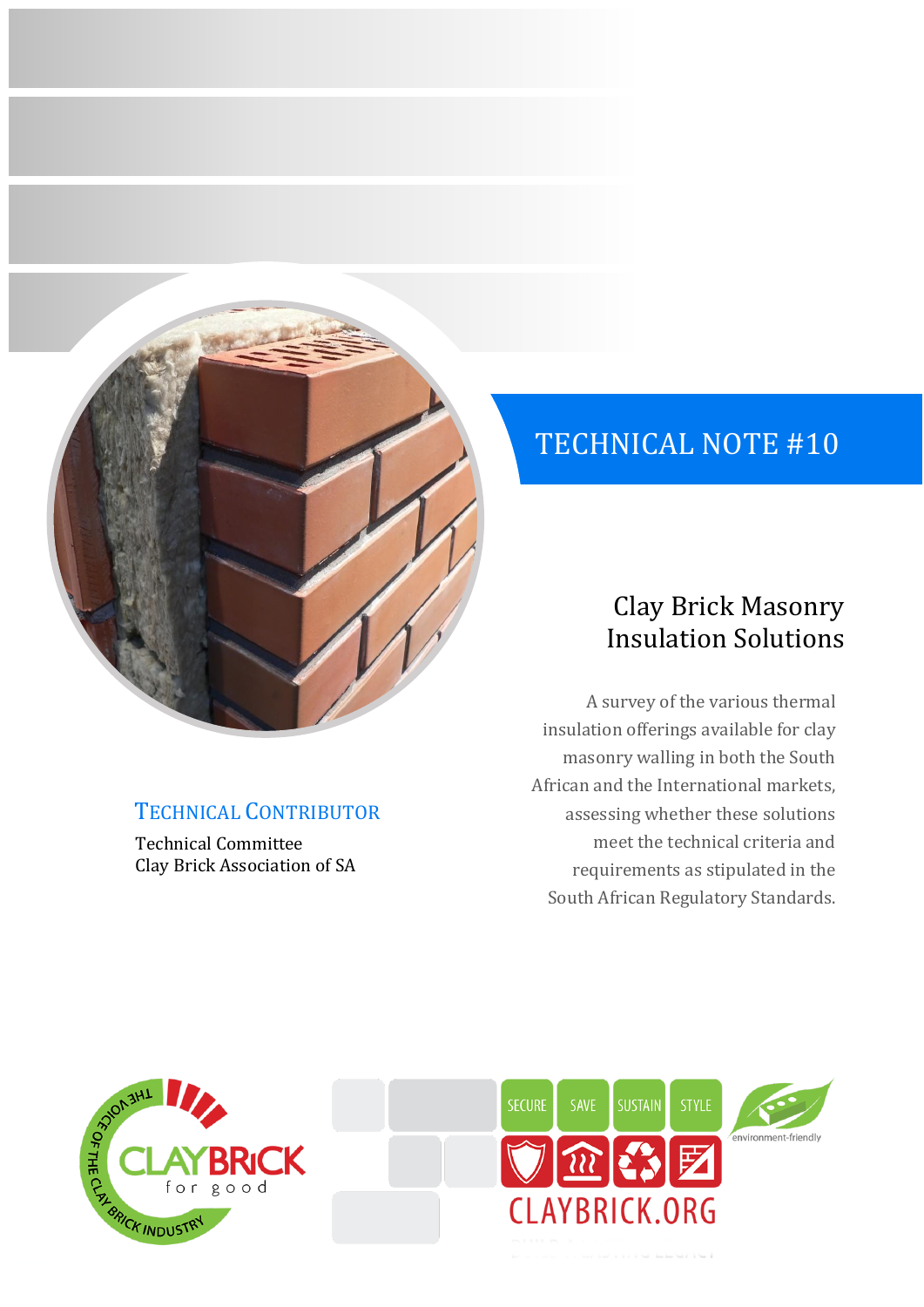

# CLAY BRICK MASONRY INSULATION SOLUTIONS

The Clay Brick Association of South Africa (ClayBrick.org) has been closely involved with the development of walling requirements for SANS 204: Energy Efficiency in Buildings, as well as SANS 10400XA: Energy Usage in Buildings, and also sponsored essential research that tabulated the thermal requirements for the CR Product values, as incorporated in Table 3 of SANS 204. These tables and the CR methodology link Thermal Capacity (C-value) and Thermal Resistance (R-value) into a combined performance requirement for walling.

Designers and builders provide comfortable and energy efficient structures in part by achieving the required level of thermal resistance and thermal capacity in the walls of buildings. This is achieved without compromising structural integrity and without making structures unnecessarily expensive. ClayBrick.org has initiated this survey of solutions and options available, and an analysis of the efficacy thereof, in order to guide designers and the industry as to how to best to achieve these objectives.

### SURVEY METHODOLOGY

An internet search of websites of various information providers, associations and companies involved in providing insulation solutions for masonry walling, in a limited number of countries where the majority of buildings are constructed with brick.

Members of the Thermal Insulation Association of South Africa were contacted and requested to provide information specific to their masonry insulation solutions.

## CATEGORIES OF SOLUTIONS

#### THERMAL INSULATION CHARACTERISTICS

Thermal insulation is typically made from non-metallic and low thermal conductivity materials which are low in density, with high proportions of air volume or gaseous void. This is in order to minimise conductional heat transfer. These are termed resistive insulation materials, and they rely on adequate thicknesses to create the necessary thermal resistance. These materials are often cellular or fibrous structures with a natural or synthetic polymer or ceramic base, and are typically of low compressive strength.

Materials comprising of reflective or low emissivity surfaces are able to minimise radiant heat transfer, if orientated correctly in relation to adjacent air-spaces. Some insulation products are combinations of these reflective insulation materials and resistive insulation.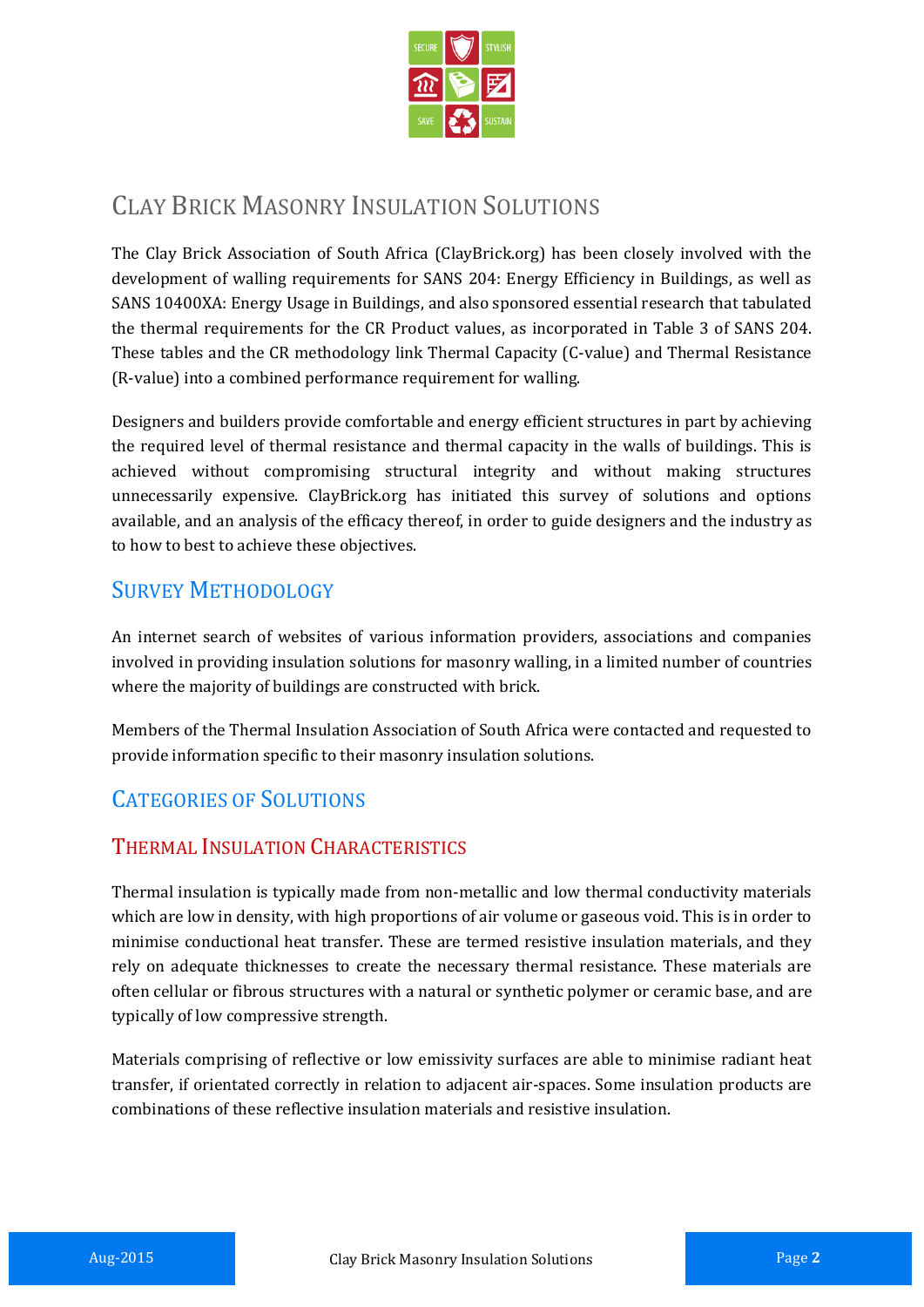

#### INSULATION POSITIONING

The cavity between structural wall leaves provides the ideal space and protection for thermal insulation, be it reflective insulation in the form of foil layers adjacent to air-spaces, or resistive insulation of sufficient thickness.

Insulation can also be fixed to internal or external wall leaves. External insulation systems are more effective for temperature management than internal systems as the benefits of the high thermal mass of the walls is then available and can actively absorb or give up heat to the internal occupied space.

The fixing of internal insulation materials to walling is often between wooden studs and noggings, to which a panelling of timber or plasterboard is fixed as protection. This method of fixing walling insulation is not recommended for moderate climates such as those that prevail in South Africa, as the benefit of heat exchanges between the masonry and the internal air is lost. Such systems would need to have a level of thermal insulation commensurate with a low mass wall in order to compensate for the effective absence of thermal mass.

Low density block materials can be considered as in part thermal insulation materials, and may be manufactured from aerated autoclaved cement, perlite or vermiculite blocks, foamed glass, calcium silicate or low density wood fibre (with cement or polymer binder) and may be laid against or bonded to an external masonry wall leaf.

External rigid fibre and foam insulations are applied to older structures as retrofit systems with external rendering and rain-proof coatings.

The thermal efficiency of coating systems may contain phase change materials which are able to absorb a portion of transferring heat as they change into a liquid phase. Coatings which are smooth and white in colour may also temporarily delay radiant heat transfer into high mass elements. Heat adsorbing and reflective paints are not covered in this document as the mechanism by which this material works is not by thermal insulation mechanisms.

Accordingly the various masonry insulation solutions are categorised as:

- Full cavity,
- Partial cavity.
- External cladding and rendering,
- Internal systems, which may be split into lightweight block and wall-liner solutions.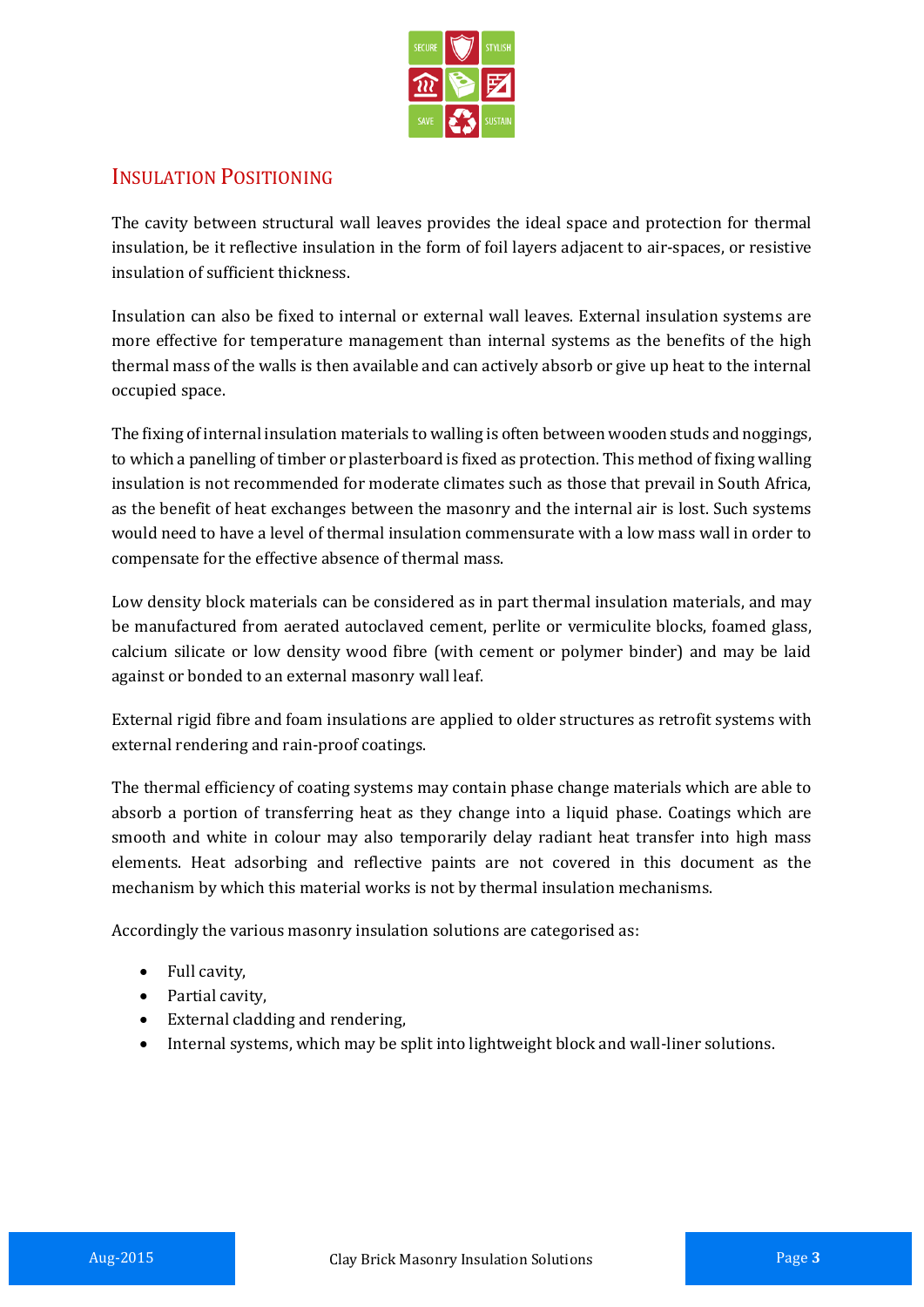

### **COMPLIANCE**

#### REGULATIONS AND STANDARDS

In terms of the National Building Regulations walls are required to be capable of safely supporting or sustaining any loads which are likely to be applicable, adequately resisting water penetration, and to have combustion and fire resistance appropriate to their positioning.

The application of the National Building Regulations, SANS 10400 Part K, sets out the deemed-tosatisfy for these requirements, SANS 10400 Part T the Fire aspects, and SANS 2001 CM2; 2006 details good practice in masonry wall design and construction

#### ENVIRONMENTAL PERFORMANCE REQUIREMENTS

The requirements of SANS 10400X pertain to the Environmental Sustainability, and Part XA; Energy Usage in buildings. The requirements for the overall efficacy of the building in entirety, is set out in Section 4.2 which details energy consumption and demand performance levels.

In Section 4.2.2 it is stipulated that the R-values derived from SANS204 for a building shell may be used to comply with the regulations, however the building envelope's minimum requirements are set out in Section

4.4 and External Walls are covered by Section 4.4.3. In this section the deemed-to-satisfy requirements for masonry walls are set out and a minimum performance of R-Value (thermal resistance) of 0.35m2/WK is prescribed, subject to the allowance for single-skin masonry greater than 140mm thickness being deemed to satisfy.

#### MASONRY THERMAL INSULATION ASPECTS

The structural and fire requirements of masonry wall insulation are generally met by virtue of the design and use of clay bricks and mortar of appropriate strength and durability. The positioning of thermal insulation in the structure is thereafter designed to provide compliance to the Energy Usage requirements.

The requirement of 2.5 wall ties per square meter for cavity walls of less that 75mm, and 5 wall ties per square meter for cavities up to 100mm (the maximum) is clear, and the provision and requirements for cavity wall construction methods are well documented in the SANS 2001 standards and in definitive literature.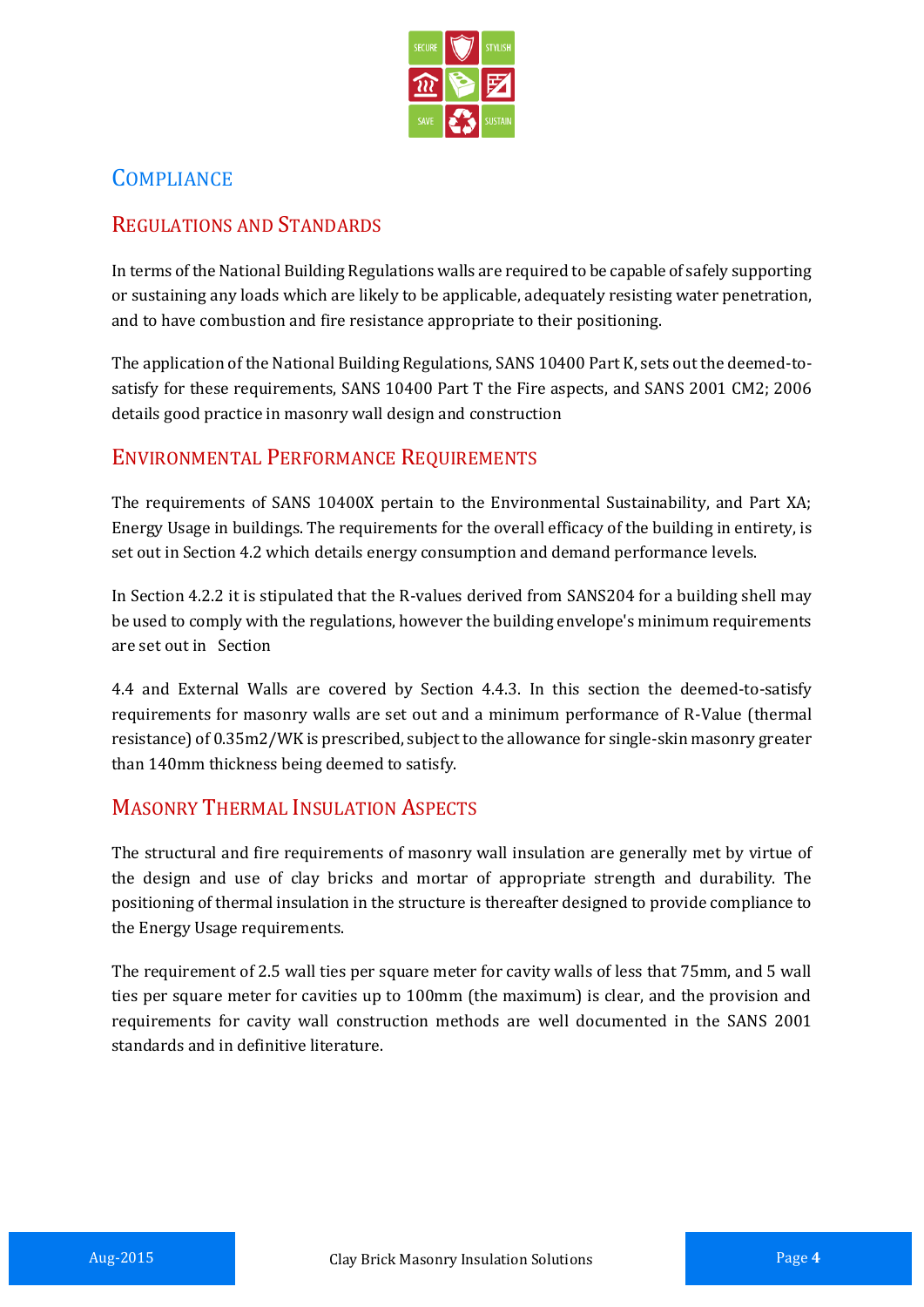

For cavity insulation, the presence of the masonry walling provides the necessary fire protection to the thermal insulation. In the case of internal and external wall insulation, the protection of combustible insulation materials will require protection as classified in terms of SANS 428 and performance indicated by SANS 10177;2006 Part 2 - Fire Resistance.

There are no South African regulatory or standards aspects dictated for damp and moisture management in insulated walls, or the positioning of vapour barriers. However good practice is to follow international methods and those set out in insurance industry standards, such as The Loss Prevention Council, as highlighted in the column titled 'Requirements for Efficacy & Compliance' below.

In this paper the various methods of insulating masonry walls are reviewed, with the range of solutions from the many technologies detailed. The design R-values and insulation thicknesses have been selected by applying ISO6946; Building Components and Building Elements - Thermal Resistance and Thermal Transmittance - calculation method, and thermal conductivity coefficient results as published by the various suppliers, in order to meet the requirements of the South African National Building Regulations and Standards.

#### RECOMMENDATIONS FOR LONG TERM PERFORMANCE

Thermal bridging via wall ties and brick force will undermine the theoretical values obtained with traditional Thermal Resistance calculations. Allowance for these highly conductive elements should be built into calculations. Estimation methods to be applied that account for these conductive elements are provided for in ISO6946, and via the ASHRAE Zone Method.

If the designer does not build in protection of these systems via moisture barriers, these moisture effects should be allowed for in the Thermal Resistance calculation, particularly in damp climates, in accordance with ISO10456; Building materials and products – Hygrothermal properties – Tabulated design values and procedures for determining declared and design values.

ClayBrick.org has tested a number of insulated masonry systems to ASTM C1363; Thermal Resistance using the Hot Box method and the correlation to calculated Thermal Resistance is good, provided allowance is made for the highly conductive wall reinforcing.

The quality of workmanship will need to be taken into account by building professionals. Discontinuities and gaps of a few millimetres between sheets of insulation can cause significant loss (20-50%) of thermal performance; hence the supervision of workmanship is an aspect which can add to the installed material's performance. It should be clearly stated in drawings and specifications as to where and how thermal insulation is positioned and fixed in masonry walls. Consideration should also be given to discontinuities between insulation systems in between the roofs and walls, and in between walls and floors/perimeter insulation. It is in these areas that heat leaks will take place.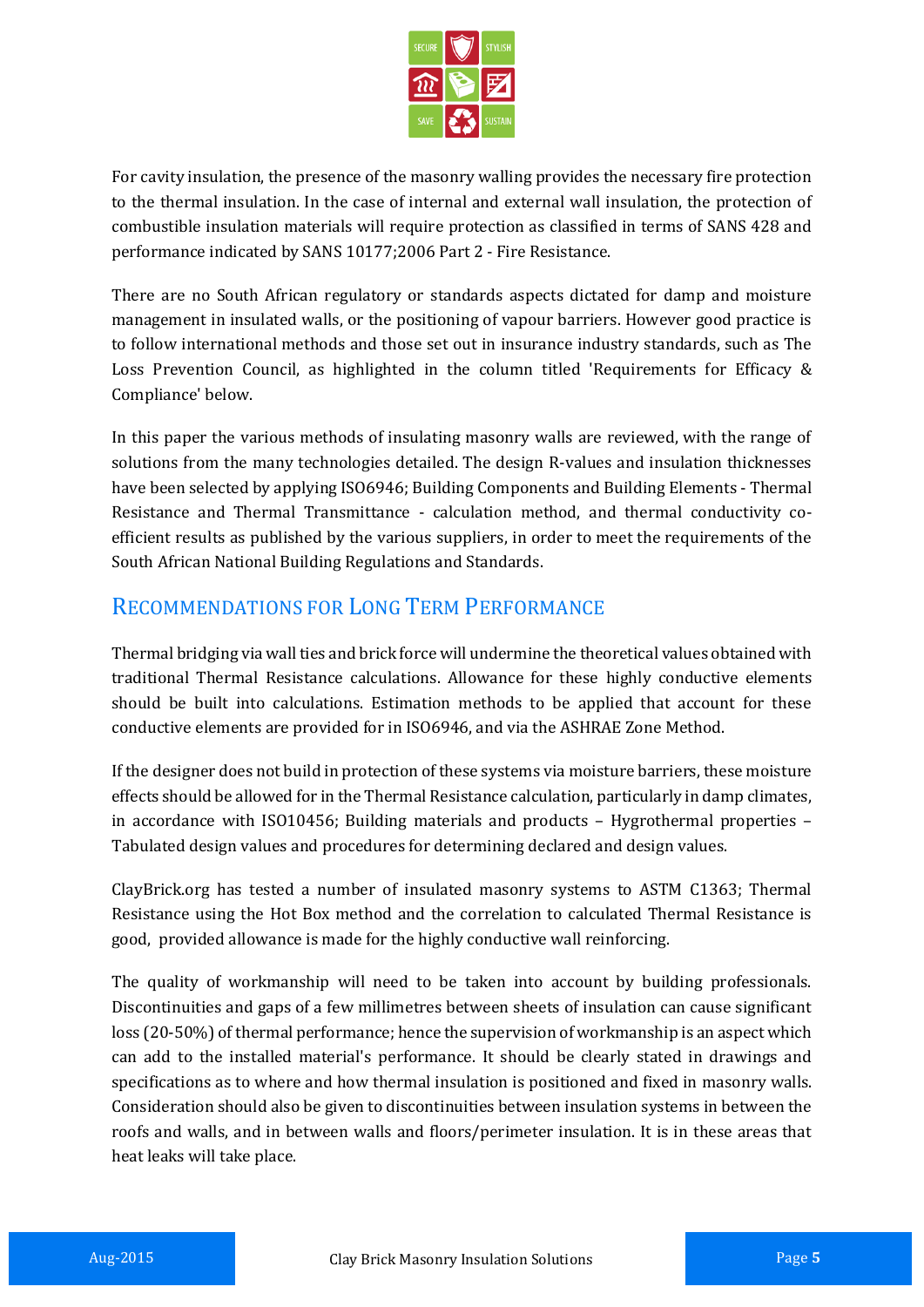

Thermal insulation systems available for use with masonry walling are many and varied. Specifiers should therefore familiarise themselves with the relative advantages and disadvantages of these possible solutions.

#### DISCLAIMER:

The information provided in this document is intended to serve as an information resource. ClayBrick.org is neither able to warrant the suitability of the details and performance of any building material in a particular environment and does not accept any claims arising from this information. The responsibility for the correct specification and installation of masonry insulation materials and systems remains that of the building contractor and professional.

**For further information:** The Clay Brick Association of South Africa Website[: www.claybrick.org](http://www.claybrick.org.za/)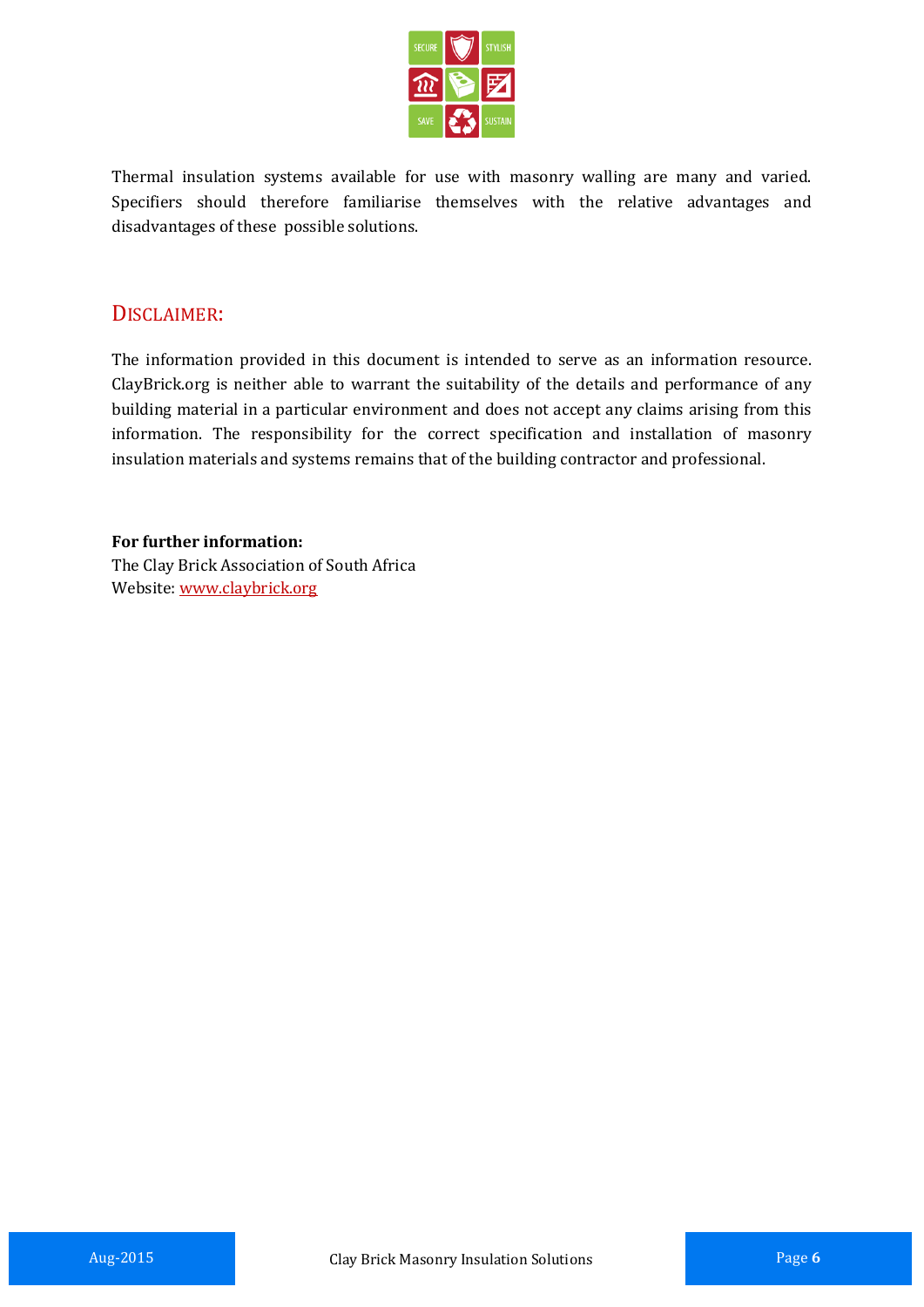| <b>Insulation System</b>                             | <b>Description Specification</b>                                                                                                                                                                                                                                                                                                                                                | <b>Thermal</b><br>Resistance<br>added<br>M/Wk | <b>Requirements for Efficacy and compliance</b>                                                                                                                                                                                                                                                                                                                                                                                     | <b>Manufacturer</b>                                 |
|------------------------------------------------------|---------------------------------------------------------------------------------------------------------------------------------------------------------------------------------------------------------------------------------------------------------------------------------------------------------------------------------------------------------------------------------|-----------------------------------------------|-------------------------------------------------------------------------------------------------------------------------------------------------------------------------------------------------------------------------------------------------------------------------------------------------------------------------------------------------------------------------------------------------------------------------------------|-----------------------------------------------------|
|                                                      |                                                                                                                                                                                                                                                                                                                                                                                 |                                               | <b>MASONRY THERMAL INSULATION SOLUTIONS - FULL CAVITY</b>                                                                                                                                                                                                                                                                                                                                                                           |                                                     |
| Mineral Wool<br>& Fibreglass Batts                   | Fibrous insulation with low fibre diameter and<br>long length, spun from various silicate based<br>materials, in density ranges from 24kg/m3 -<br>32kg/m3. Thickness from 50mm to fill the wall<br>cavity, at design K-value 0.04W/mK for lower<br>density product or unfaced material. For faced<br>materials with vapour retarders a lower design<br>K-value may be achieved. | 1.25                                          | Full cavity insulation in cold or damp climates with fibre<br>insulation requires a semi-permeable vapour barrier so as<br>to avoid moisture transfer and interstitial condensation.<br>Batts should be of sufficient density or have adequate binder<br>content to avoid slumping in the cavity. Compliance with<br>SANS 204 will require an R-value of 1.50m2K/W in a double<br>brickmasonry wall to achieve a CR Product of 120. | Knauf Rockwool Owens<br>Corning Rockfibre<br>Isover |
| Polyisocyanate and<br>Phenolic Foam<br><b>Boards</b> | Closed cell rigid foam expanded between flexible<br>facing materials, in density range 30 - 40kg/m3<br>and conforming to EN13165/6.<br>Thickness from 30mm to fill cavity, at design K-<br>value 0.025W/mK with suitable facing.                                                                                                                                                | 1.2                                           | Full cavity insulation with foam board insulation requires<br>the foam to be protected with a semi-permeable vapour<br>barrier so as to avoid moisture transfer and interstitial<br>condensation. Compliance with SANS 204 will require an R-<br>value of 1.50m2K/W in a double brick masonry wall to<br>achieve a CR Product of 120.                                                                                               | Kingspan Rigifoam<br>Celotex Quintherm<br>Ecotherm  |
| Extruded<br>Polystyrene Foam<br>Board (XPS)          | Closed cell rigid foam of fine cell extruded with<br>density range 30-40kg/m3, and in conformance<br>with ISO 4898. Thickness from 40mm for design<br>K-value of 0.030 W/mK.                                                                                                                                                                                                    | 1.33                                          | Full cavity insulation with XPS insulation does not require<br>the foam to be protected with a semi-permeable vapour<br>barrier as the material has a high water vapour permeability<br>resistance and interstitial condensation is not problematic<br>even in cold climates. Compliance with SANS 204 will<br>require an R-value of 1.50m2K/W in a double brick masonry<br>wall to achieve a CR Product of 120.                    | IsoBoard Pearlboard<br><b>BASF</b><br>Dow           |
| Liquid-injected and<br>Spray Foam Systems            | Polyurea (UF), polyurethane (PUR) systems<br>which are site dispensed into masonry wall<br>cavities in a range of densities from 20-40kg/m3<br>with minimum<br>thickness of 30mm for PUR and 50mm for UF                                                                                                                                                                        | 1.2                                           | Ureaformadehyde resin is injected into wall cavities and<br>expands to fill the cavity without generating pressure.<br>Polyurethane foam can be sprayed onto the internal wall<br>leaf to form an effective heat barrier. To achieve CR Product<br>of 120 for SANS 204 compliance an R-value of 1.50m2K/W<br>is required.                                                                                                           | Polyfoam                                            |
| <b>Blown Insulation</b>                              | Mineral fibre, vermiculite and polystyrene bead<br>can be blown into wall cavities. A design K-value<br>of 0.065m2K/W can be achieved and a thickness<br>of 100mm is recommended.                                                                                                                                                                                               | 1.5                                           | Blown mineral fibre insulation, vermiculite and polystyrene<br>bead can be blown into wall cavities if these are of adequate<br>width andare suitably prepared. Moisture migration<br>considerations should be taken cognisance.                                                                                                                                                                                                    |                                                     |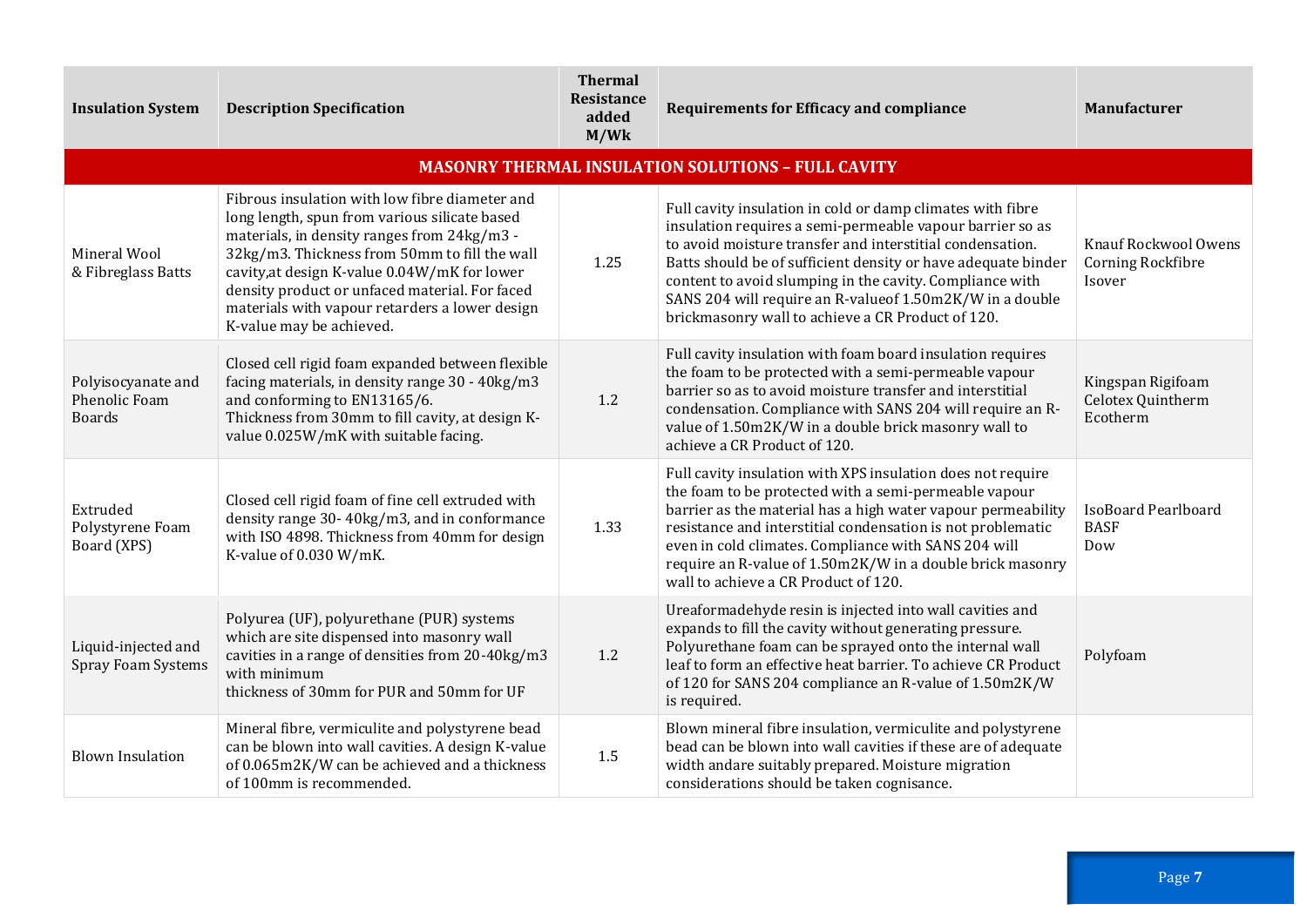| <b>Insulation System</b>                                    | <b>Description Specification</b>                                                                                                                                                                                                                 | <b>Thermal</b><br><b>Resistance</b><br>added<br>M/Wk | <b>Requirements for Efficacy and compliance</b>                                                                                                                                                                                                                                                                                                                                                                                                                                                                                                                                           | Manufacturer                                        |
|-------------------------------------------------------------|--------------------------------------------------------------------------------------------------------------------------------------------------------------------------------------------------------------------------------------------------|------------------------------------------------------|-------------------------------------------------------------------------------------------------------------------------------------------------------------------------------------------------------------------------------------------------------------------------------------------------------------------------------------------------------------------------------------------------------------------------------------------------------------------------------------------------------------------------------------------------------------------------------------------|-----------------------------------------------------|
|                                                             |                                                                                                                                                                                                                                                  |                                                      | <b>PARTIAL CAVITY FILL</b>                                                                                                                                                                                                                                                                                                                                                                                                                                                                                                                                                                |                                                     |
| Mineral Wool<br>& Fibreglass Batts                          | Fibrous insulation with low fibre diameter and<br>long length, spun from various silicate base<br>materials, in density range from 24kg/m3.<br>Thickness from 40mm with reflective foil facer<br>to the wall cavity, at design K-value 0.04W/mK. | 1.65                                                 | Unless a cavity is maintained between the external wall and<br>the thermal insulation, in cold or damp climates fibre<br>insulation requires a semi-permeable vapour barrier to<br>avoid moisture transfer and interstitial condensation. Batts<br>should be of sufficient density or binder content to avoid<br>slumping in the cavity, and occupying the balance of<br>airspace intended to be clear of obstructions for moisture<br>voiding. Compliance with SANS 204 will require an added R-<br>value of 1.50m2K/W in a double brick masonry wall to<br>achieve a CR Product of 120. | Knauf Rockwool Owens<br>Corning Rockfibre<br>Isover |
| Polyisocyanate and<br><b>Phenolic Foam</b><br><b>Boards</b> | Closed cell rigid foam expanded between flexible<br>facing materials, in density range 30-40kg/m3<br>and conforming to EN13165/6 Thickness from<br>25mm with<br>reflective foil facer to the wall cavity, at design<br>K-value 0.025W/mK.        | 1.65                                                 | Partial cavity insulation with foam board insulation does not<br>require the foam to be protected with a semi-permeable<br>vapour barrier so as to avoid moisture transfer and<br>interstitial condensation, if it can be affixed to the internal<br>wall leaf and as such maintain a clear air-space for moisture<br>condensation and voiding. Compliance with SANS 204 will<br>require an R-value of 1.50m2K/W in a double brick masonry<br>wall to achieve a CR Product of 120.                                                                                                        | Kingspan Rigifoam<br>Celotex Quintherm<br>Ecotherm  |
| Extruded<br>Polystyrene Foam<br>Board                       | Closed cell rigid foam of low cell diameter<br>extruded with density range 30-40kg/m3.<br>Thickness from 40mm at k- value 0.03W/mK.                                                                                                              | 1.33                                                 | Partial cavity insulation with extruded polystyrene foam<br>board insulation does not require to be protected with a<br>semi- permeable vapour barrier. Compliance with SANS 204<br>will require an R-value of 1.50m2K/W in a double brick<br>masonry wall to achieve a CR Product of 120.                                                                                                                                                                                                                                                                                                | IsoBoard Pearlboard<br><b>BASF</b><br>Dow           |
| Expanded<br>Polystyrene foam<br>board                       | Rigid foam of moulded or cut sheets of expanded<br>and fused PS beads. In density range 15-25<br>kg/m3. Thickness from 40mm with reflective<br>foil facer to the wall cavity, at design K-value<br>$0.04W/mK$ .                                  | 1.65                                                 | In damp climates partial cavity insulation of expanded<br>polystyrene foam board insulation does not require to be<br>protected with a semi-permeable vapour barrier provided<br>that it is fixed to the internal wall leaf. Compliance with<br>SANS 204 will require an R-value of 1.50m2K/W in a double<br>brick masonry wall to achieve a CR Product of 120.                                                                                                                                                                                                                           | <b>Isover Technopol</b><br>Isolite Jablite          |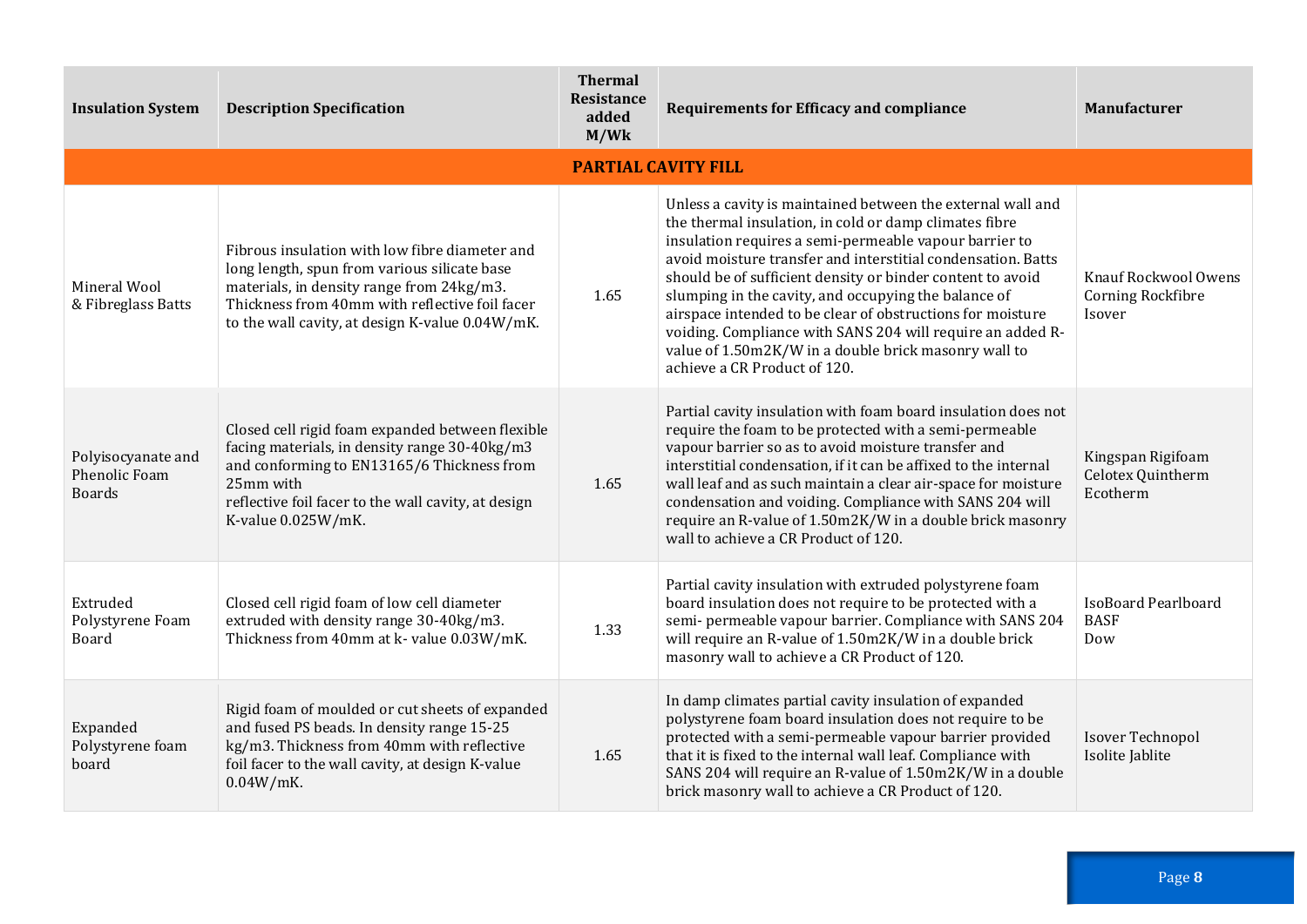| <b>Insulation System</b>                                                                                      | <b>Description Specification</b>                                                                                                                                                                                                                       | <b>Thermal</b><br><b>Resistance</b><br>added<br>M/Wk | <b>Requirements for Efficacy and compliance</b>                                                                                                                                                                                                                                                                                                                                                                                                                                                      | Manufacturer                                       |
|---------------------------------------------------------------------------------------------------------------|--------------------------------------------------------------------------------------------------------------------------------------------------------------------------------------------------------------------------------------------------------|------------------------------------------------------|------------------------------------------------------------------------------------------------------------------------------------------------------------------------------------------------------------------------------------------------------------------------------------------------------------------------------------------------------------------------------------------------------------------------------------------------------------------------------------------------------|----------------------------------------------------|
| Expanded<br>Polyethylene with<br>Reflective Foil                                                              | Sheets of closed cell polyethylene foam bonded<br>to flexible reflective foil facing. Thickness of PE<br>foam layer from 40mm with reflective foil facer<br>to the wall cavity, at design K-value 0.04W/mK.                                            | 1.65                                                 | Brick veneer walls can be insulated internally by creating an<br>air space immediately inside of the external wall with<br>spacers, and fixing a thermal insulation divider with<br>reflective foil facings inside of plasterboard liners.                                                                                                                                                                                                                                                           | Kingspan Thermoflex                                |
| Polyethylene Film of<br><b>Enclosed Air-</b><br>bubbles                                                       | A sheet of polyethylene air bubbles bonded to<br>flexible reflective foil facing to the wall cavity, at<br>design K-value 0.06W/mK.                                                                                                                    | 1.3                                                  | Film fixed with 20mm spacers to define and maintain<br>airspaces on both sides of the thermal insulation.<br>Compliance with SANS204 will require an R-value of<br>1.50m2K/W in a double brick masonry wall to achieve a CR<br>Product of 120.                                                                                                                                                                                                                                                       | Africa Thermal<br>Insulation                       |
|                                                                                                               |                                                                                                                                                                                                                                                        |                                                      | <b>EXTERNAL INSULATION SYSTEMS</b>                                                                                                                                                                                                                                                                                                                                                                                                                                                                   |                                                    |
| <b>Mineral Fibre Batts</b><br>as part of a ETICS<br>(External Thermal<br><b>Insulated Cladding</b><br>System) | Fibrous insulation in density range from 60 -<br>150kg/m3, and should conform to EN installed<br>in accordance with practices set out in Loss<br>Prevention Council stipulations LPC 1581, to<br>thickness 40mm at a design K-value of<br>$0.04W/mK$ . | 1.0                                                  | In cold or damp climates buildings with external fibre<br>insulation require rain protection and a semi-permeable<br>vapour barrier so as to avoid moisture build-up, interstitial<br>condensation and freezing. Batts should be of sufficient<br>density to support the application of proprietary external<br>render coating or will need a protection system. Compliance<br>with SANS 204 will require an R- value of 1.35m2K/W in a<br>double brick masonry wall to achieve a CR Product of 100. | <b>Marmorit Permarock</b><br>Rockwool Weber        |
| Polyisocyanate and<br><b>Phenolic Foam</b><br><b>Boards</b>                                                   | Closed cell rigid foam between mineral fibre<br>reinforced facing materials, in density range<br>40kg/m3 at thickness from 25mm, at design K-<br>value 0.025W/mK.                                                                                      | 1.0                                                  | External insulation with foam board insulation requires the<br>foam to be protected with a semi- permeable vapour barrier<br>so as to avoid moisture accumulation, and condensation.<br>Compliance with SANS 204 will require an R-value of<br>1.35m2K/W in a double brick masonry wall to achieve a CR<br>of 100.                                                                                                                                                                                   | Kingspan Rigifoam<br>Celotex Quintherm<br>Ecotherm |
| Extruded<br>Polystyrene Foam<br>Board (XPS)                                                                   | Closed cell rigid foam extruded with density<br>range 35-45kg/m3, and in conformance with ISO<br>4898 and thickness from 30mm at K-value<br>$0.03W/mK$ .                                                                                               | $1.0\,$                                              | External insulation with XPS insulation does not require a<br>semi-permeable vapour barrier. Suitable mechanical and<br>adhesive bonding, and weather and fire-protection system is<br>required. Coating systems should contain reinforcement.<br>Compliance with SANS 204 will require an R- value of<br>1.35m2K/W in a double brick masonry wall to achieve a CR<br>of 100.                                                                                                                        | <b>IsoBoard Pearlboard</b><br><b>BASF</b><br>Dow   |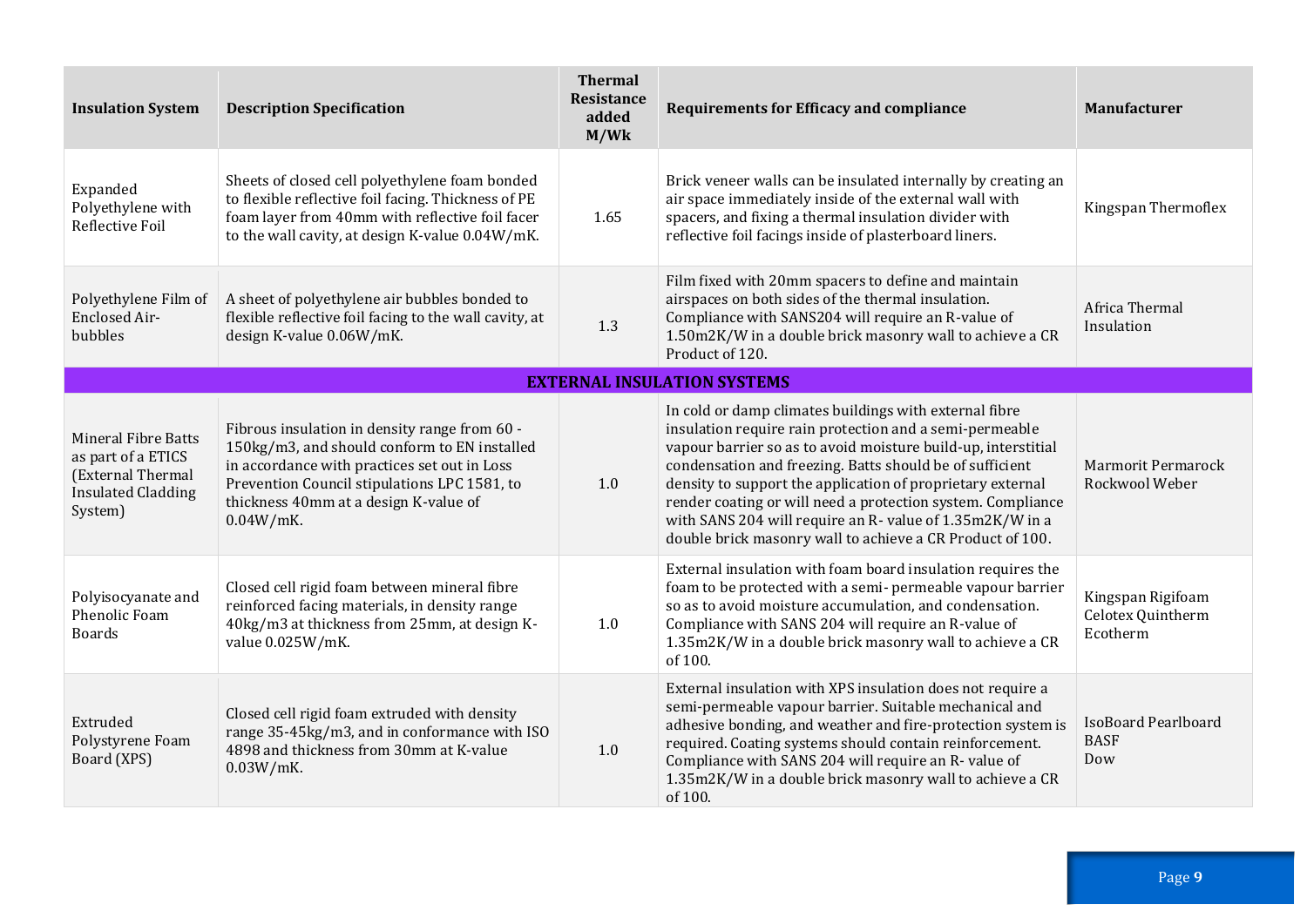| <b>Insulation System</b>                                                                            | <b>Description Specification</b>                                                                                                                                                                                                                                                        | <b>Thermal</b><br><b>Resistance</b><br>added<br>M/Wk | <b>Requirements for Efficacy and compliance</b>                                                                                                                                                                                                                                                                                                                                                                                                                                                                    | Manufacturer                                               |
|-----------------------------------------------------------------------------------------------------|-----------------------------------------------------------------------------------------------------------------------------------------------------------------------------------------------------------------------------------------------------------------------------------------|------------------------------------------------------|--------------------------------------------------------------------------------------------------------------------------------------------------------------------------------------------------------------------------------------------------------------------------------------------------------------------------------------------------------------------------------------------------------------------------------------------------------------------------------------------------------------------|------------------------------------------------------------|
| Expanded<br>Polystyrene Foam<br>Board (EPS)                                                         | Rigid foam of moulded or cut sheets EPS in<br>density range 24-40kg/m3 and in conformance<br>with ISO4898, thickness from 30mm at K- value<br>$0.03W/mK$ .                                                                                                                              | 1.0                                                  | External insulation with XPS requires a semi- permeable<br>vapour barrier, a suitable mechanical fixing and adhesive<br>bonding, weather and fire- protection system. Coating<br>systems should contain reinforcement. Compliance with<br>SANS 204 levels of R-value of 1.35m2K/W in a double brick<br>masonry wall to achieve a CR of 100.                                                                                                                                                                        | Isover Technopol<br>Isolite Jablite                        |
| Expanded<br>Polyethylene or<br>Polyethylene<br>Enclosed Air-<br>bubbles                             | Sheets of closed cell polyethylene foam or<br>polyethylene air bubbles bonded to flexible<br>reflective foil facing. Thickness of PE foam layer<br>from 20mm with reflective foil facing to the wall<br>cavity, at design K- value 0.04W/mK, fixed inside<br>of rails and weatherboard. | 1.0                                                  | In warm climates reverse brick veneer walls can be<br>insulated externally by creating an air space immediately<br>outside of the masonry wall with spacer rails, and fixing a<br>thermal insulation divider, with reflective foil facings inside<br>of external weather-proof cladding. Compliance with SANS<br>204 will require an R-value of 2.1m2K/W from a single<br>150mm brick wall. This can be achieved if an extra 40mm of<br>fibreglass is fixed to the internal wall and concealed by<br>plasterboard. | Kingspan                                                   |
|                                                                                                     |                                                                                                                                                                                                                                                                                         |                                                      | <b>INTERNAL INSULATION SYSTEMS</b>                                                                                                                                                                                                                                                                                                                                                                                                                                                                                 |                                                            |
| Mineral Fibre Matt<br>as part of internal<br>liner system of                                        | Fibrous insulation in density range from<br>24kg/m3, in Batts of 75mm thickness fixed                                                                                                                                                                                                   |                                                      | Insulation should not be installed on the inside of masonry<br>or high thermal mass walls, and compliance will not be by                                                                                                                                                                                                                                                                                                                                                                                           |                                                            |
| plasterboard or<br>wood-fibre                                                                       | between 76mm timber laths and covered with<br>plasterboard.                                                                                                                                                                                                                             | 1.0                                                  | via CR method for this mode of construction. Equivalence<br>with SANS 204 will require an R-value of 2.1m2K/W from a<br>single 150mm brick wall. This can be achieved if fibreglass<br>is fixed to the inside of the internal wall leaf and concealed<br>behind plasterboard.                                                                                                                                                                                                                                      | Knauf Rockwool Owens<br>Corning Rockfibre<br>Isover        |
| Mineral Fibre Matt<br>as part of an<br>internal liner<br>system of<br>plasterboard or<br>wood-fibre | Fibrous insulation in density range from<br>24kg/m3, in Batts of 75mm thickness fixed<br>between 76mm timber laths and covered with<br>plasterboard.                                                                                                                                    | 1.8                                                  | Insulation should not be installed on the inside of masonry<br>or high thermal mass walls, and compliance will not be by<br>via CR method for this mode of construction. Equivalence<br>with SANS 204 will require an R-value of 2.1m2K/W from a<br>single 150mm brick wall. This can be achieved if the<br>fibreglass is fixed to the inside of the internal wall leaf and<br>concealed behind plasterboard.                                                                                                      | Knauf Rockwool Owens<br><b>Corning Rockfibre</b><br>Isover |